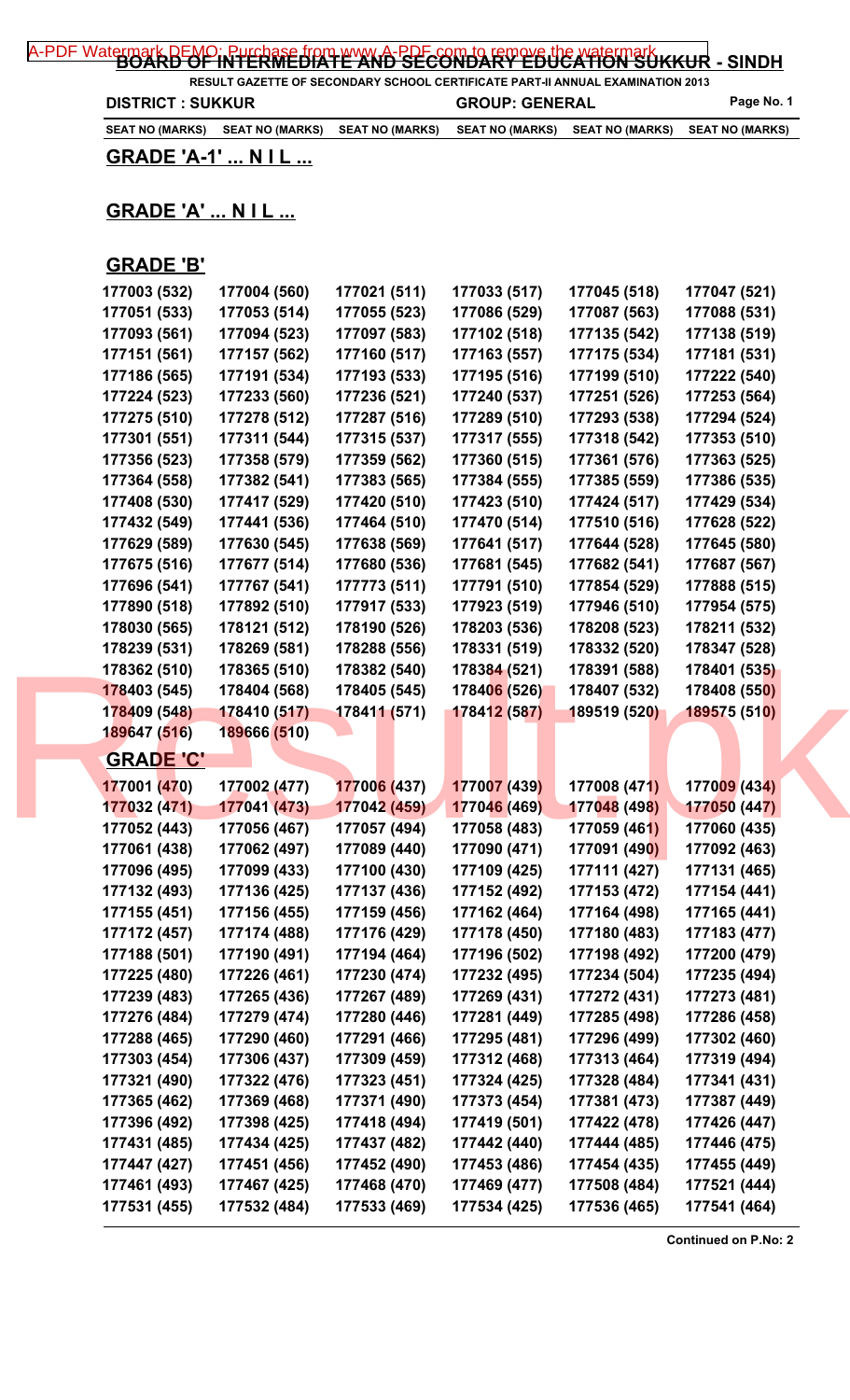|                              | <b>DISTRICT: SUKKUR</b>      |                              |                              | <b>GROUP: GENERAL</b>        |                              |
|------------------------------|------------------------------|------------------------------|------------------------------|------------------------------|------------------------------|
| <b>SEAT NO (MARKS)</b>       | <b>SEAT NO (MARKS)</b>       | <b>SEAT NO (MARKS)</b>       | <b>SEAT NO (MARKS)</b>       | <b>SEAT NO (MARKS)</b>       | <b>SEAT NO (MARKS)</b>       |
| <b>GRADE 'C'</b>             |                              |                              |                              |                              |                              |
| 177548 (431)                 | 177551 (434)                 | 177554 (462)                 | 177555 (437)                 | 177561 (425)                 | 177571 (440)                 |
| 177573 (432)                 | 177581 (500)                 | 177582 (467)                 | 177588 (481)                 | 177592 (438)                 | 177593 (456)                 |
| 177621 (461)                 | 177626 (503)                 | 177627 (471)                 | 177632 (469)                 | 177633 (479)                 | 177634 (426)                 |
| 177635 (465)                 | 177636 (431)                 | 177637 (501)                 | 177639 (463)                 | 177640 (500)                 | 177642 (444)                 |
| 177647 (485)                 | 177648 (425)                 | 177649 (437)                 | 177661 (443)                 | 177669 (469)                 | 177670 (486)                 |
| 177671 (489)                 | 177672 (453)                 | 177673 (481)                 | 177676 (502)                 | 177683 (439)                 | 177685 (425)                 |
| 177686 (500)                 | 177689 (495)                 | 177691 (427)                 | 177692 (455)                 | 177693 (475)                 | 177695 (478)                 |
| 177698 (501)                 | 177699 (495)                 | 177703 (498)                 | 177731 (498)                 | 177733 (431)                 | 177734 (425)                 |
| 177735 (469)                 | 177739 (447)                 | 177740 (425)                 | 177744 (489)                 | 177751 (460)                 | 177763 (441)                 |
| 177764 (440)                 | 177765 (450)                 | 177768 (450)                 | 177769 (484)                 | 177771 (445)                 | 177774 (496)                 |
| 177781 (450)                 | 177789 (440)                 | 177792 (469)                 | 177805 (451)                 | 177809 (434)                 | 177810 (467)                 |
| 177816 (504)                 | 177817 (428)                 | 177818 (503)                 | 177833 (443)                 | 177837 (490)                 | 177846 (435)                 |
| 177850 (425)                 | 177855 (439)                 | 177856 (470)                 | 177861 (473)                 | 177862 (470)                 | 177863 (470)                 |
| 177865 (425)                 | 177882 (481)                 | 177887 (462)                 | 177891 (471)                 | 177916 (429)                 | 177918 (431)                 |
| 177925 (465)                 | 177939 (435)                 | 177941 (454)                 | 177944 (473)                 | 177951 (425)                 | 177952 (431)                 |
| 177956 (504)                 | 177957 (446)                 | 177959 (449)                 | 177963 (455)                 | 178001 (432)                 | 178009 (475)                 |
| 178015 (503)                 | 178016 (468)                 | 178022 (458)                 | 178023 (437)                 | 178024 (496)                 | 178031 (430)                 |
| 178102 (467)                 | 178103 (425)                 | 178105 (500)                 | 178106 (425)                 | 178110 (431)                 | 178115 (429)                 |
| 178119 (445)                 | 178120 (442)                 | 178123 (425)                 | 178138 (444)                 | 178140 (472)                 | 178141 (457)                 |
| 178142 (440)                 | 178143 (504)                 | 178144 (460)                 | 178145 (479)                 | 178146 (425)                 | 178147 (444)                 |
| 178172 (491)                 | 178174 (440)                 | 178176 (461)                 | 178178 (459)                 | 178179 (453)                 | 178188 (462)                 |
| 178204 (479)                 | 178207 (455)                 | 178210 (453)                 | 178232 (470)                 | 178233 (457)                 | 178234 (492)                 |
| 178235 (455)                 | 178238 (504)                 | 178240 (495)                 | 178246 (475)                 | 178251 (465)                 | 178254 (501)                 |
| 178255 (450)                 | 178266 (440)                 | 178268 (488)                 | 178271 (480)                 | 178281 (444)                 | 178284 (434)                 |
| 178285 (446)                 | 178289 (458)                 | 178290 (473)                 | 178291 (462)                 | 178292 (482)                 | 178293 (461)                 |
| 178302 (439)                 | 178305 (425)                 | 178306 (466)                 | 178310 (451)                 | 178311 (426)                 | 178312 (425)                 |
| 178313 (447)                 | 178314 (442)                 | 178316 (425)                 | 178336 (436)                 | 178344 (467)<br>178369 (443) | 178345 (457)                 |
| 178348 (479)<br>178385 (441) | 178349 (470)<br>178388 (432) | 178363 (487)<br>178390 (425) | 178364 (499)<br>178394 (431) | 178413 (490)                 | 178383 (489)<br>178431 (458) |
| 178432 (481)                 | 178441 (434)                 | 17844 <mark>3 (</mark> 485)  | 178444 (426)                 | 178451 (439)                 | 189516 (450)                 |
| 189518 (432)                 | 189520 (440)                 | 189521 (425)                 | 189522 (449)                 | 189535 (452)                 | 189541 (468)                 |
| 189548 (437)                 | 189549 (478)                 | 189550 (504)                 | 189556 (473)                 | 189557 (447)                 | 189564 (460)                 |
| 189570 (426)                 | 189573 (429)                 | 189574 (425)                 | 189591 (425)                 | 189592 (461)                 | 189593 (438)                 |
| 189594 (456)                 | 189597 (469)                 | 189598 (495)                 | 189607 (474)                 | 189608 (500)                 | 189611 (431)                 |
| 189612 (502)                 | 189614 (432)                 | 189623 (437)                 | 189637 (425)                 | 189638 (446)                 | 189646 (437)                 |
| 189649 (498)                 | 189651 (449)                 | 189653 (493)                 | 189661 (473)                 | 189662 (446)                 | 189676 (484)                 |
| 189696 (452)                 | 189699 (495)                 | 189700 (425)                 | 189702 (428)                 | 189703 (429)                 | 189724 (431)                 |
| 189746 (448)                 | 189771 (456)                 |                              |                              |                              |                              |
| <u>GRADE 'D'</u>             |                              |                              |                              |                              |                              |
| 177005 (340)                 | 177043 (408)                 | 177098 (389)                 | 177103 (382)                 | 177107 (407)                 | 177108 (412)                 |
| 177158 (413)                 | 177161 (404)                 | 177221 (407)                 | 177264 (409)                 | 177266 (389)                 | 177282 (392)                 |
| 177283 (405)                 | 177297 (417)                 | 177299 (394)                 | 177300 (376)                 | 177305 (397)                 | 177307 (380)                 |
| 177325 (371)                 | 177352 (374)                 | 177357 (403)                 | 177370 (413)                 | 177406 (403)                 | 177409 (369)                 |
| 177410 (402)                 | 177411 (373)                 | 177412 (374)                 | 177416 (399)                 | 177425 (424)                 | 177433 (424)                 |
| 177449 (389)                 | 177471 (410)                 | 177472 (423)                 | 177519 (400)                 | 177522 (417)                 | 177539 (378)                 |
| 177542 (372)                 | 177549 (383)                 | 177553 (391)                 | 177566 (414)                 | 177572 (364)                 | 177583 (413)                 |
| 177587 (408)                 | 177589 (402)                 | 177595 (415)                 | 177601 (409)                 | 177607 (385)                 | 177631 (405)                 |
| 177643 (416)                 | 177666 (359)                 | 177668 (378)                 | 177679 (400)                 | 177684 (345)                 | 177700 (376)                 |
| 177732 (386)                 | 177741 (409)                 | 177742 (395)                 | 177746 (360)                 | 177750 (391)                 | 177796 (392)                 |
| 177799 (368)                 | 177802 (380)                 | 177803 (424)                 | 177807 (391)                 | 177808 (408)                 | 177813 (377)                 |
| 177814 (387)                 | 177815 (394)                 | 177831 (350)                 | 177835 (368)                 | 177836 (394)                 | 177851 (387)                 |

**Continued on P.No: 3**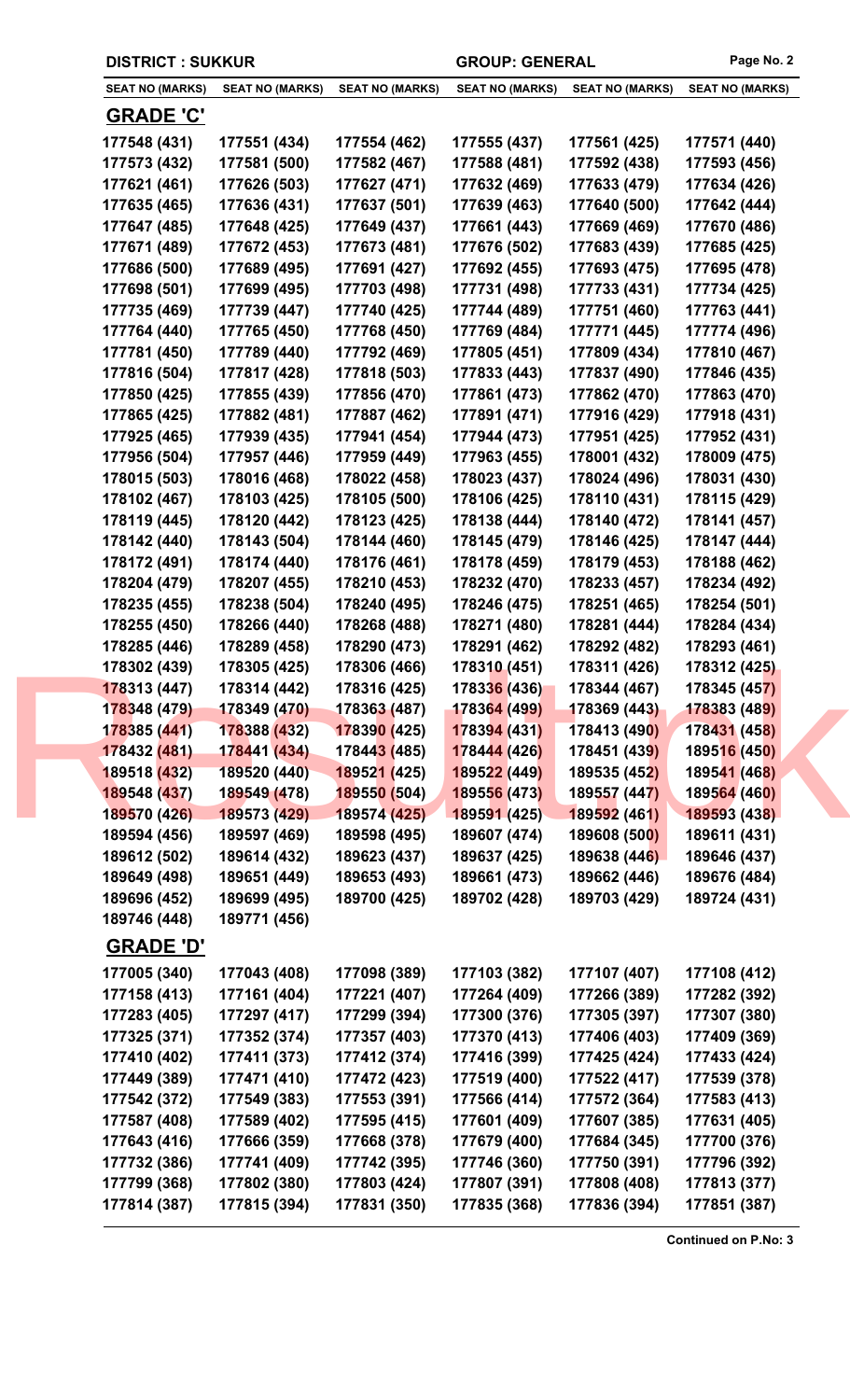|                        | <b>DISTRICT: SUKKUR</b>   |                        |                        | <b>GROUP: GENERAL</b>  | Page No. 3                 |  |
|------------------------|---------------------------|------------------------|------------------------|------------------------|----------------------------|--|
| <b>SEAT NO (MARKS)</b> | <b>SEAT NO (MARKS)</b>    | <b>SEAT NO (MARKS)</b> | <b>SEAT NO (MARKS)</b> | <b>SEAT NO (MARKS)</b> | <b>SEAT NO (MARKS)</b>     |  |
| <b>GRADE 'D'</b>       |                           |                        |                        |                        |                            |  |
| 177852 (414)           | 177853 (343)              | 177858 (396)           | 177859 (361)           | 177864 (396)           | 177870 (365)               |  |
| 177871 (392)           | 177872 (364)              | 177874 (412)           | 177886 (408)           | 177912 (348)           | 177913 (371)               |  |
| 177914 (397)           | 177915 (416)              | 177919 (399)           | 177921 (413)           | 177922 (387)           | 177924 (400)               |  |
| 177929 (340)           | 177930 (371)              | 177932 (414)           | 177933 (411)           | 177938 (402)           | 177940 (378)               |  |
| 177942 (385)           | 177943 (413)              | 177945 (378)           | 177948 (404)           | 177949 (418)           | 177950 (401)               |  |
| 177955 (416)           | 177961 (387)              | 177962 (408)           | 177964 (382)           | 177981 (399)           | 178005 (371)               |  |
| 178008 (360)           | 178010 (391)              | 178012 (416)           | 178013 (364)           | 178014 (398)           | 178017 (403)               |  |
| 178018 (403)           | 178019 (401)              | 178026 (382)           | 178071 (359)           | 178072 (380)           | 178107 (367)               |  |
| 178111 (385)           | 178112 (384)              | 178114 (354)           | 178116 (387)           | 178117 (396)           | 178122 (410)               |  |
| 178124 (343)           | 178136 (357)              | 178153 (383)           | 178155 (378)           | 178171 (398)           | 178173 (402)               |  |
| 178181 (396)           | 178187 (383)              | 178191 (392)           | 178206 (387)           | 178236 (408)           | 178253 (380)               |  |
| 178270 (411)           | 178287 (414)              | 178301 (400)           | 178308 (388)           | 178315 (368)           | 178317 (411)               |  |
| 178342 (353)           | 178343 (399)              | 178346 (368)           | 178366 (392)           | 178442 (422)           | 178446 (402)               |  |
| 189501 (385)           | 189503 (393)              | 189517 (399)           | 189531 (406)           | 189542 (386)           | 189546 (384)               |  |
| 189562 (382)           | 189563 (391)              | 189565 (377)           | 189568 (373)           | 189571 (394)           | 189572 (385)               |  |
| 189595 (395)           | 189606 (408)              | 189616 (368)           | 189625 (361)           | 189628 (421)           | 189636 (376)               |  |
| 189648 (383)           | 189650 (362)              | 189655 (383)           | 189656 (415)           | 189677 (417)           | 189686 (401)               |  |
| 189697 (344)           | 189705 (368)              | 189706 (346)           | 189721 (360)           | 189731 (340)           | 189737 (361)               |  |
| 189748 (340)           | 189761 (346)              | 189766 (390)           | 189768 (360)           | 189781 (364)           |                            |  |
| <u>GRADE 'E'</u>       |                           |                        |                        |                        |                            |  |
| 189756 (331)           | 189767 (308)              |                        |                        |                        |                            |  |
| <b>PASS ONLY</b>       |                           |                        |                        |                        |                            |  |
| 177327 (290)           |                           |                        |                        |                        |                            |  |
|                        | <b>FAILURE CANDIDATES</b> |                        |                        |                        |                            |  |
| 173551 (374)           | 173552 (423)              | 177031 (431)           | 177044 (193)           | 177054 (358)           | 177101 (21 <mark>5)</mark> |  |
| 177106 (233)           | 177179 (495)              | 177262 (224)           | 177268 (229)           | 177270 (172)           | 177277 (211)               |  |
| 177292 (364)           | 177308 (275)              | 177310 (388)           | 177316 (259)           | 177320 (453)           | 177330 (202)               |  |
| 177331 (416)           | 177333 (207)              | 177351 (335)           | 177362 (544)           | 177397 (342)           | 177407 (397)               |  |
| 177413 (407)           | 177414 (390)              | 177421 (359)           | 177428 (434)           | 177430 (383)           | 177436 (449)               |  |
| 177439 (396)           | 177440 (382)              | 177443 (334)           | 177445 (395)           | 177448 (465)           | 177450 (381)               |  |
| 177456 (367)           | 177457 (324)              | 177458 (329)           | 177460 (395)           | 177462 (362)           | 177463 (341)               |  |
| 177465 (235)           | 177473 (415)              | 177506 (392)           | 177507 (340)           | 177509 (395)           | 177511 (391)               |  |
| 177512 (395)           | 177516 (384)              | 177517 (387)           | 177520 (439)           | 177535 (198)           | 177540 (328)               |  |
| 177544 (313)           | 177545 (288)              | 177546 (329)           | 177547 (418)           | 177550 (341)           | 177552 (334)               |  |
| 177574 (350)           | 177586 (52)               | 177590 (373)           | 177591 (397)           | 177594 (367)           | 177602 (417)               |  |
| 177603 (441)           | 177604 (367)              | 177605 (368)           | 177606 (380)           | 177609 (375)           | 177610 (445)               |  |
| 177674 (479)           | 177690 (388)              | 177694 (429)           | 177701 (460)           | 177738 (371)           | 177747 (299)               |  |
| 177748 (353)           | 177749 (360)              | 177761 (377)           | 177762 (398)           | 177766 (331)           | 177786 (353)               |  |
| 177787 (383)           | 177788 (394)              | 177790 (397)           | 177797 (355)           | 177798 (378)           | 177801 (228)               |  |
| 177804 (323)           | 177806 (426)              | 177811 (338)           | 177812 (332)           | 177832 (351)           | 177834 (317)               |  |
| 177838 (418)           | 177847 (388)              | 177848 (411)           | 177849 (393)           | 177857 (302)           | 177860 (260)               |  |
| 177866 (331)           | 177867 (205)              | 177868 (210)           | 177869 (160)           | 177873 (360)           | 177883 (371)               |  |
| 177884 (413)           | 177885 (465)              | 177889 (390)           | 177901 (417)           | 177920 (312)           | 177926 (424)               |  |
| 177927 (342)           | 177928 (321)              | 177931 (333)           | 177934 (361)           | 177935 (338)           | 177936 (332)               |  |
| 177937 (368)           | 177958 (425)              | 177986 (42)            | 178002 (354)           | 178003 (344)           | 178004 (305)               |  |
| 178006 (305)           | 178007 (463)              | 178011 (266)           | 178020 (331)           | 178021 (367)           | 178025 (301)               |  |
| 178027 (298)           | 178028 (355)              | 178061 (384)           | 178062 (360)           | 178063 (316)           | 178064 (283)               |  |
| 178065 (258)           | 178066 (208)              | 178067 (292)           | 178068 (403)           | 178069 (320)           | 178070 (361)               |  |
| 178073 (395)           | 178074 (350)              | 178075 (323)           | 178076 (276)           | 178077 (300)           | 178104 (319)               |  |
| 178108 (369)           | 178109 (380)              | 178113 (381)           | 178118 (384)           | 178149 (371)           | 178150 (418)               |  |

**Continued on P.No: 4**